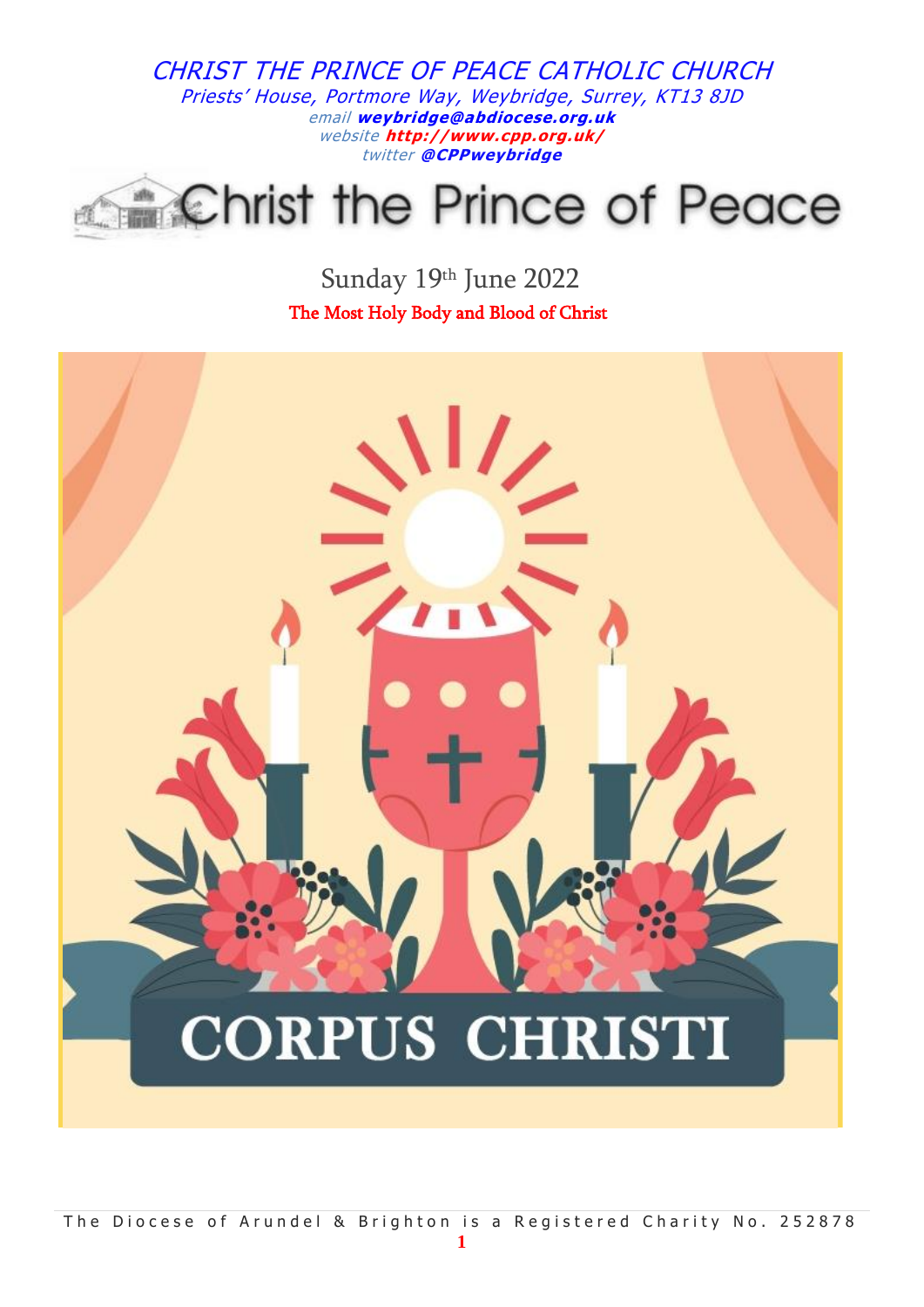| FIRED-UP<br><b>HRIST</b><br><b>Christ the Prince of Peace (Weybridge)</b> |  |                                                                             |
|---------------------------------------------------------------------------|--|-----------------------------------------------------------------------------|
|                                                                           |  | Corpus Christi                                                              |
| Saturday 18th June                                                        |  | 9:10 am The Rosary                                                          |
| Feria in Ordinary Time, Week 11                                           |  | 5:00 pm Reconciliation                                                      |
|                                                                           |  | 6:00 pm (Vigil) Evening Mass Patrick & Catherine O'Shea R.I.P.              |
| Sunday 19th June                                                          |  | 9:00 am Sunday Morning Mass Alvano Hernandez R.I.P.                         |
| <b>The Most Holy Body</b>                                                 |  | 10:30 am Morning Mass For the Youth And Baby Owen Charlick R.I.P.           |
| and <b>Blood of Christ</b> (Solemnity)                                    |  | - Followed by Corpus Christi Procession                                     |
| <b>A Day for Life</b>                                                     |  | - First Holy Communion: Distribution of Certificates                        |
|                                                                           |  | 6:00 pm Sunday Evening Mass People of the Parish                            |
| Monday 20th June                                                          |  | 9:10 am The Rosary                                                          |
| Feria in Ordinary Time, Week 12                                           |  | 10:00 am Morning Mass Intentions of Brian & Stephanie Hunt                  |
|                                                                           |  | 3:00 pm Eucharistic Adoration (through until 7:00 pm)                       |
| <b>Tuesday 21st June</b>                                                  |  | 9:10 am The Rosary                                                          |
| <b>St. Aloysius Gonzaga, Religious</b>                                    |  | 10:00 am Morning Mass Joy McQuade R.I.P. And Intentions of John Rourke      |
|                                                                           |  | 3:00 pm Eucharistic Adoration (through until 7:00 pm)                       |
| Wednesday 22 <sup>nd</sup> June<br>St. John Fisher and St. Thomas More,   |  | 9:10 am The Rosary<br>11:00 am Eucharistic Adoration                        |
| <b>Martyrs</b>                                                            |  | 12:00 noon Midday Mass Intentions of Mary Britten                           |
| Thursday 23rd June                                                        |  | 9:10 am The Rosary                                                          |
| The Birth of St. John the Baptist                                         |  | 10:00 am Funeral Mass for Agnes Meeneghan R.I.P.                            |
| (Solemnity)                                                               |  | 8:00 pm Medjugorje Prayer Group N.B. NO Evening Mass at 7:30 pm             |
| Friday 24th June                                                          |  | 9:10 am The Rosary                                                          |
| <b>The Most Sacred Heart of Jesus</b>                                     |  | 11:00 am Eucharistic Adoration                                              |
| (Solemnity) (No abstinence today)                                         |  | 12:00 noon Midday Mass Ruby Mitchell R.I.P. And Intentions of Anthony Towey |
| Saturday 25th June                                                        |  | 9:10 am The Rosary                                                          |
| <b>The Immaculate Heart of Mary</b>                                       |  | 5:00 pm Reconciliation                                                      |
|                                                                           |  | 6:00 pm (Vigil) Evening Mass Don Boyle R.I.P.                               |
| Sunday 26th June                                                          |  | 9:00 am Sunday Morning Mass People of the Parish                            |
| <b>Thirteenth Sunday in Ordinary Time</b>                                 |  | 10:30 am Sunday Morning Mass Kevin Kearney R.I.P.                           |
|                                                                           |  | 6:00 pm Sunday Evening Mass John Candy R.I.P.                               |
| If you would like to receive the parish                                   |  | All Weekday Masses, The Rosary (Monday to Saturday)                         |
| weekly newsletter by e-mail;                                              |  | and Medjugorje Prayer Group (Thursday Evening) will be 'Live Streamed'      |
| Please sign up via the parish website:                                    |  | As will the 10:30 am Sunday Morning Mass.                                   |
| www.cpp.org.uk/                                                           |  | Please go to the parish website and click on 'Parish Live Stream'           |

#### LIVE STREAMING

Please go to the parish website [www.cpp.org.uk/](http://www.cpp.org.uk/) to join us for live streamed Masses and prayers. You can also catch up on streamed Masses by going to our channel on YouTube *cpp weybridge* 

The live streamed Mass each weekend is the 10.30am Sunday Mass.

We also live stream Mass from Monday to Friday, and the rosary Monday to Saturday.

All Masses will be celebrated in the church for the next while.

When we get to Summer we'll probably celebrate one Sunday Mass each week on the field (more details later).

DATES FOR YOUR DIARY **Sunday 19th June** – Corpus Christi (Procession after 10.30am Mass) **Saturday 25th June** - Young Families Event **Friday 8th July** - Concert for Ukraine **Friday 19th August – Monday 22nd** – Family Pilgrimage (Peak District)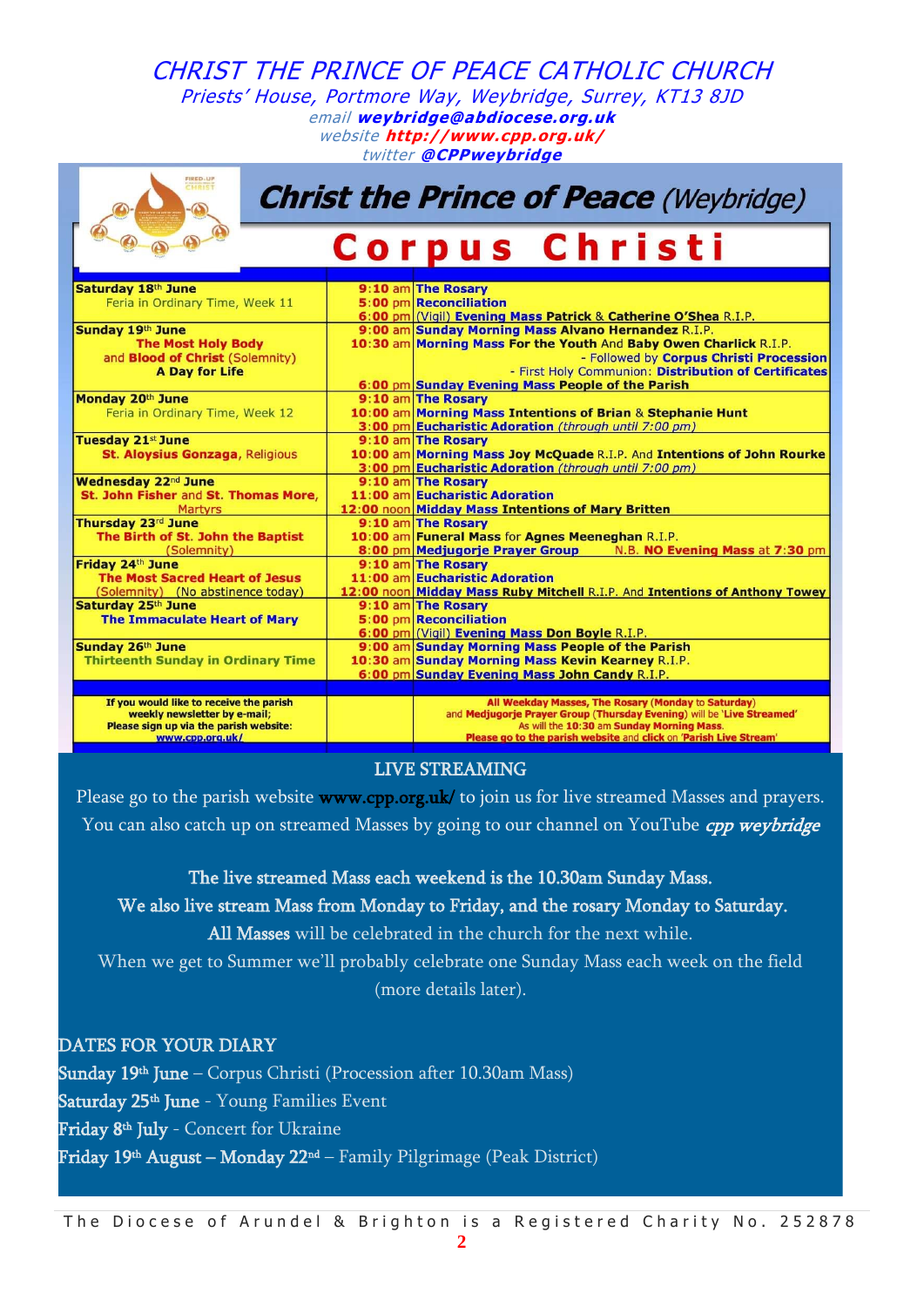Parish Bank Details

For Online Contributions Name: RCD A&B CPP Weybridge

Sort Code: 40 – 05 - 20

A/C No: 8107 7201

Please put in a reference when contributing e.g. Collection, Mass Stipend, Parish Charity: DBA (Don Bosco Ashalayam) or TCP (The Clubhouse Project). Any queries, please e-mail:

#### Retiring Collection

There will be a second collection after Mass this weekend for **A Day for Life** (Not Gift Aid)

Click on the logo below for *Word on Fire Digital* to access the entire library free of charge as a gift from your parish





What is the feast of Corpus Christi?

Corpus Christi (also known as the Solemnity of the Most Holy Body and Blood of Christ) is a celebration of Jesus Christ truly present in the Eucharist. Every Mass is a participation in and celebration of this sacrifice, but the feast of Corpus Christi is a time to be especially aware of the gift of the Eucharist.

As Catholics, it can sometimes be hard to truly believe that the Holy Communion we receive at Mass is actually Jesus' body. This year on Corpus Christi (celebrated on June 19th), ask Jesus to help you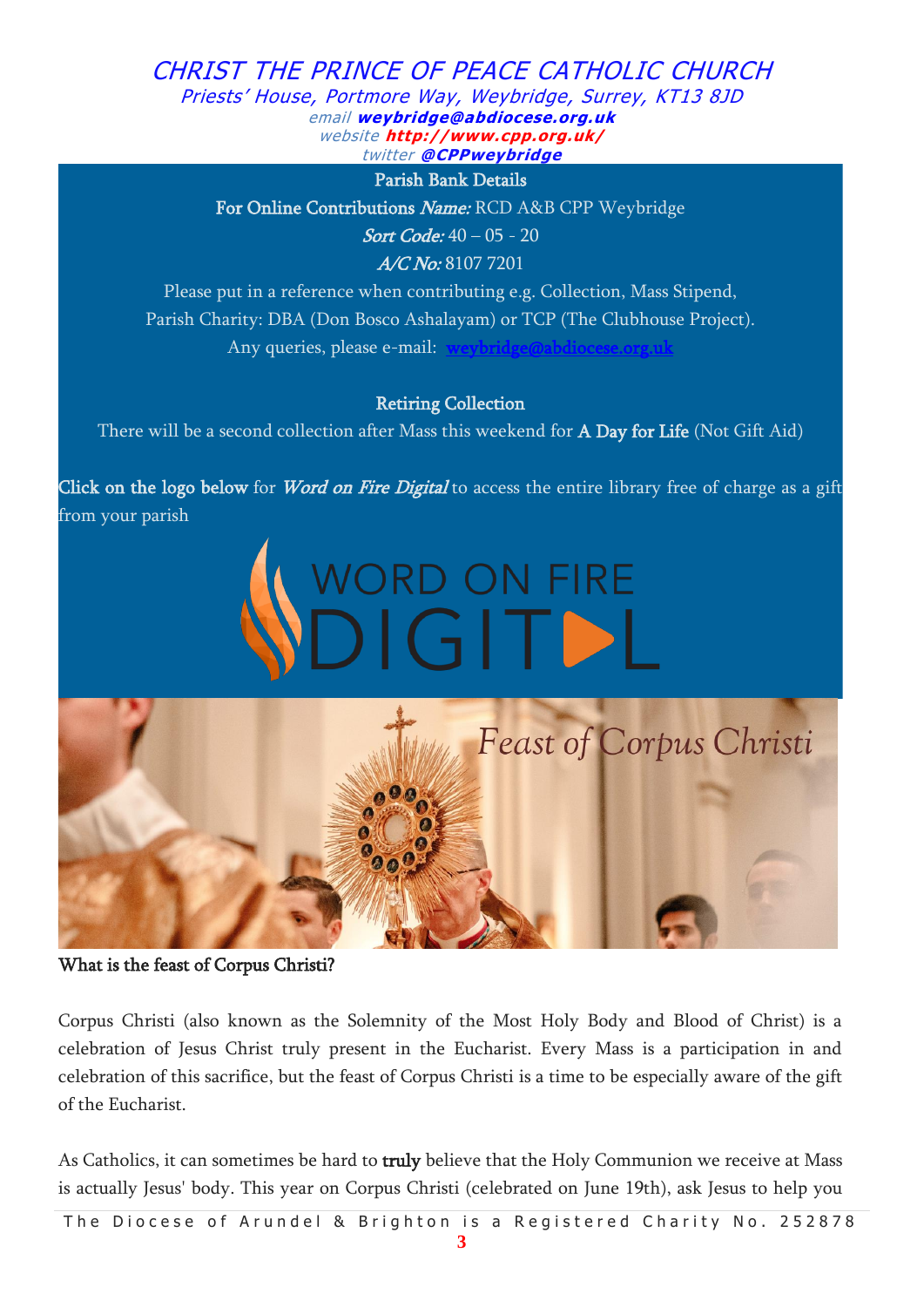fully understand the mystery of his real presence in the Eucharist. A simple prayer you can say is, "Lord, I believe. Help my unbelief." Yifted you access to all of Word on Fire's videos!

*"If angels could be jealous of men, they would be so for one reason: Holy Communion." St. Maximilian Kolbe*

# Parish Concert for Ukraine UA Friday 8 th July 7.30pm

Brilliant Live Music from Keels and guests. Click on the video below to listen to their song Surrender. To reserve a place e-mail [cppukraine2022@gmail.com](mailto:cppukraine2022@gmail.com)



# Raising your children in the Faith Saturday 25 th June from 11am

An event for parents with young children. There will be a talk for parents (in the parish hall) while the children are supervised/entertained from 11am and this will be followed with a picnic from 12noon. Please bring a blanket to sit on and your picnic!

For more details, please email [cppyoungfamilies@gmail.com](mailto:cppyoungfamilies@gmail.com)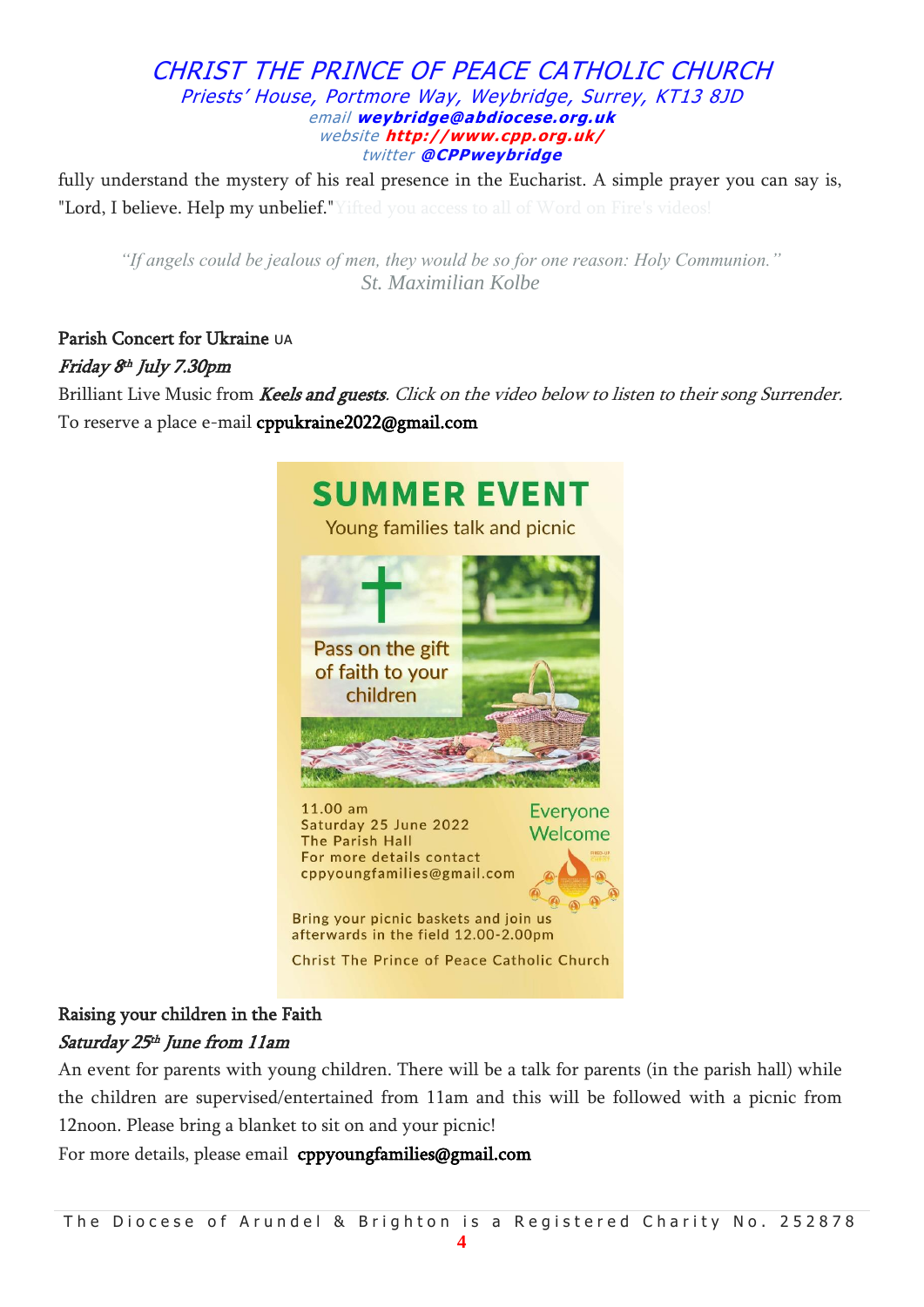

# St Charles Borromeo Parents & Parishioners Football Tournament July 3rd 1pm on the school field

Come and support your School Year Group or the Parish team (player-managed by Father Con!) Barbecue, Drinks and Ice Cream available. Tournament details available here: <https://www.tournify.uk/live/scbparentfootball>

Volunteers always appreciated! Opportunities detailed here: [https://battleoftheparents.com](https://battleoftheparents.com/)



## All hands on bake for the Weybridge Fair!!!

Just to give plenty of notice...our next cake sale will be at the Weybridge Fair, taking place on Churchfields Park on the 25th of June from 12noon to 6pm. The parish has been invited to have a representation at the fair, so we have decided to move the cake sale to the fair (so no cake sale on 3rd of July). There will be plenty of stalls representing all sorts of activities...and Christ the Prince of Peace will be there too!!

Since this is a much bigger event and we should expect a lot of customers..., we will need all hands on bake!!! Cakes can be delivered to the parish on Saturday morning or to the stall at the fair on Saturday afternoon or contact [cppdbashalayam@gmail.com](mailto:cppdbashalayam@gmail.com) Thank you very much in advance!!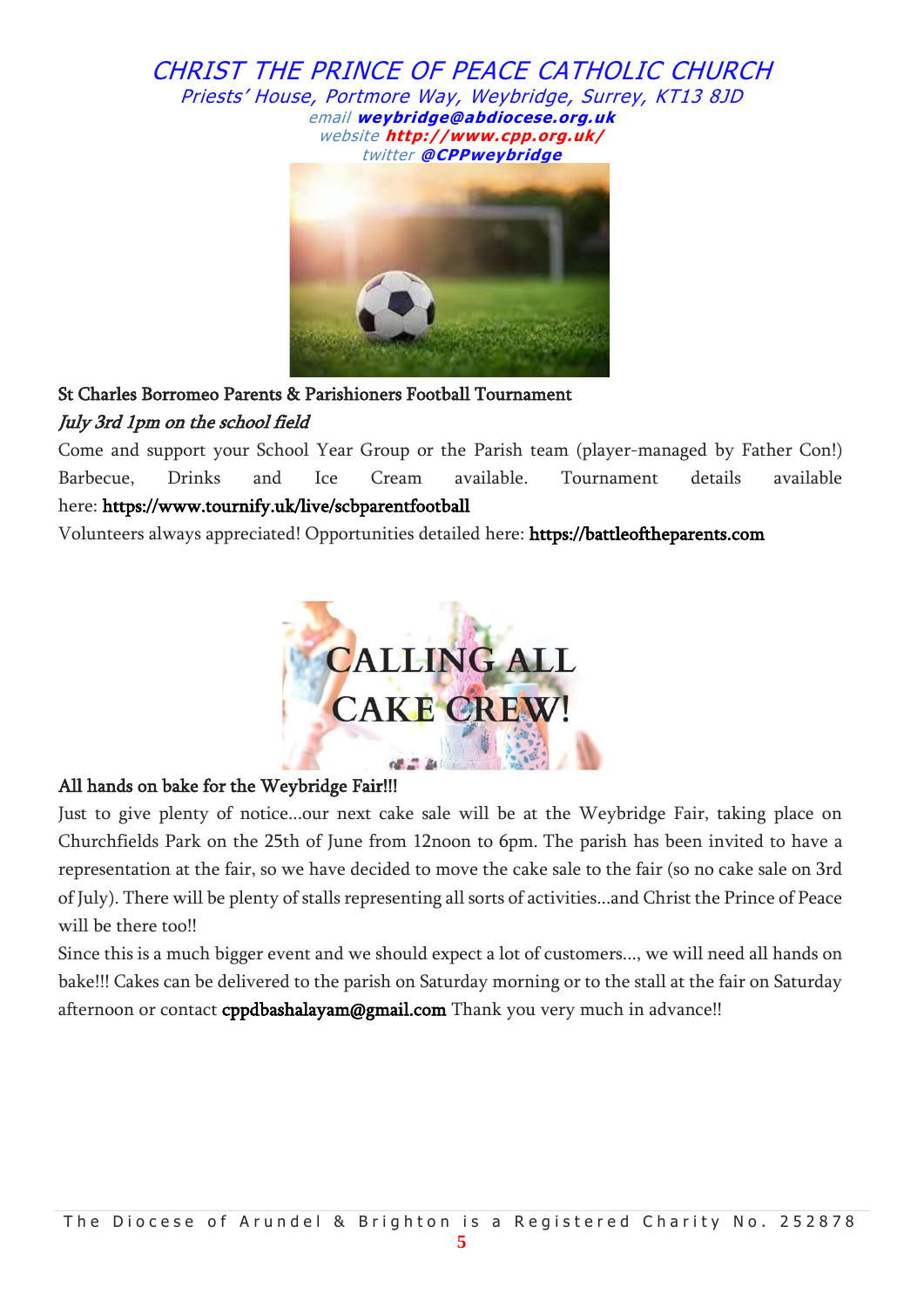

## In the Parish

Clare Wordsworth has been a parishioner at Christ the Prince of Peace for over 30 years. She is a member of the chaplaincy team at HMP Send and was the Hospice Chaplain at the Sam Beare Hospice in Weybridge. Clare is a member of the Board of Trustees of the A&B Diocese and is on the Safeguarding sub-committee of Trustees. As an active member of our parish community, Clare offers bereavement support and spiritual accompaniment and has recently taken on the role of our Parish Safeguarding Representative. To contact Clare, please email: **[clare.wordsworth@abdiocese.org.uk](mailto:clare.wordsworth@abdiocese.org.uk)** 

## Talk on Peru

## Monday 20th June at St. Erconwalds, Walton 7.15 - 8.30pm

Important talk on the impacts of mining on human rights and the environment in Peru, the need for legislation to hold companies to account for their activities and what you can do. Both speakers work in Peru, Karem for Cafod and Esmeralda as a community leader in Peru. The talk will be followed by a Q&A session. Please come along and meet the campaigners and sign our petition. Light refreshments provided.

## Catholic Certificate in Religious Studies (CCRS)

This course, which is for anyone interested in finding out more about their faith, begins again in the Diocese in the Autumn. For more information, please contact the Formation Adviser, Jon Harman E[:jon.harman@abdiocese.org.uk](mailto:jon.harman@abdiocese.org.uk)

Bishop's Message for Day for Life Bishop John Sherrington, Lead Bishop for Life Issues 'We invite people to think again about the value and worth of older persons in families, in society, and to make practical choices to build bridges between generations.' The full message can be read [here.](https://www.cbcew.org.uk/dfl22-bishops-message/) Day for